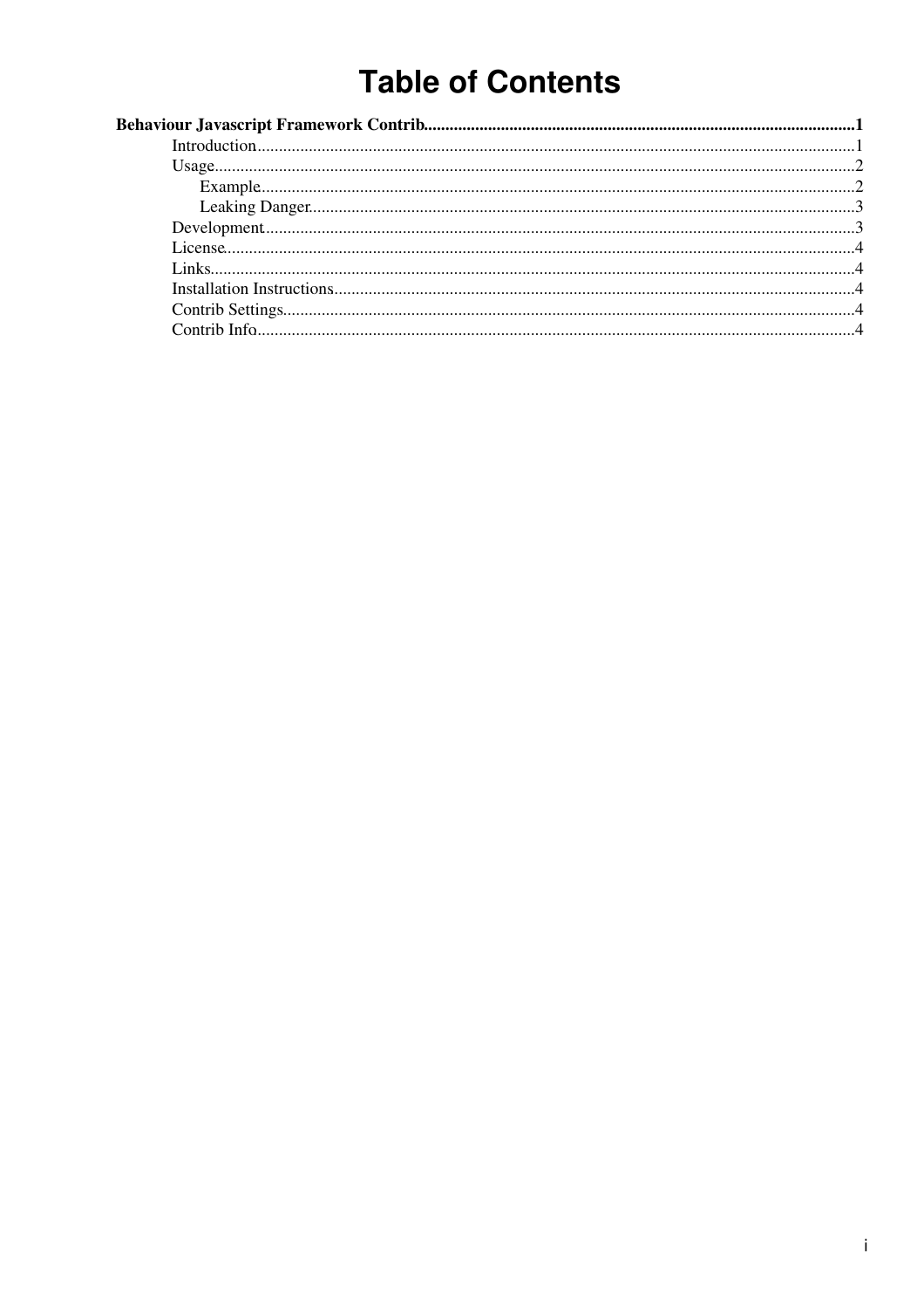# <span id="page-1-0"></span>**Behaviour Javascript Framework Contrib**

Behaviour Javascript event library to create Javascript based interactions that degrade well when Javascript is not available

### <span id="page-1-1"></span>**Introduction**

This contrib packages the third-party Behaviour Javascript event library, available from <http://bennolan.com/behaviour/> .

Behaviour uses CSS selectors to subscribe to Javascript event handlers. This allows to create clean code, separated from HTML (and well suited to create Javascript based interaction that degrades nicely when Javascript is not available).

From the website:

After all the work of WASP and others to promote clean markup, valid pages and graceful degradation via css - it sucks that we're going back to tag soup days by throwing javascript tags into our html.

The better way to do javascript is to do it unobtrusively. PPK and Simon Willison have been recommending this approach for ages. And it's definitely the way to go. The only problem is that it's a bit of a pain in the ass.

That's why I came up with Behaviour - my solution to unobtrusive javascript behaviours.

#### **How does it work?**

Behaviour lets you use CSS selectors to specify elements to add javascript events to. This means that instead of writing:

```
\langleli>
  <a onclick="this.parentNode.removeChild(this)" href="#">
  Click me to delete me
  </a>
\langle/li>
```
You can use:

```
<ul id="example">
 \langleli\rangle <a href="/someurl">Click me to delete me</a>
 \langle/li>
\langle/ul>
```
And then use css selectors to select that element and add javascript functions to it.

```
var myrules = {
  '#example li' : function(el){
  el.onclick = function(){
    this.parentNode.removeChild(this);
   }
 }
};
Behaviour.register(myrules);
```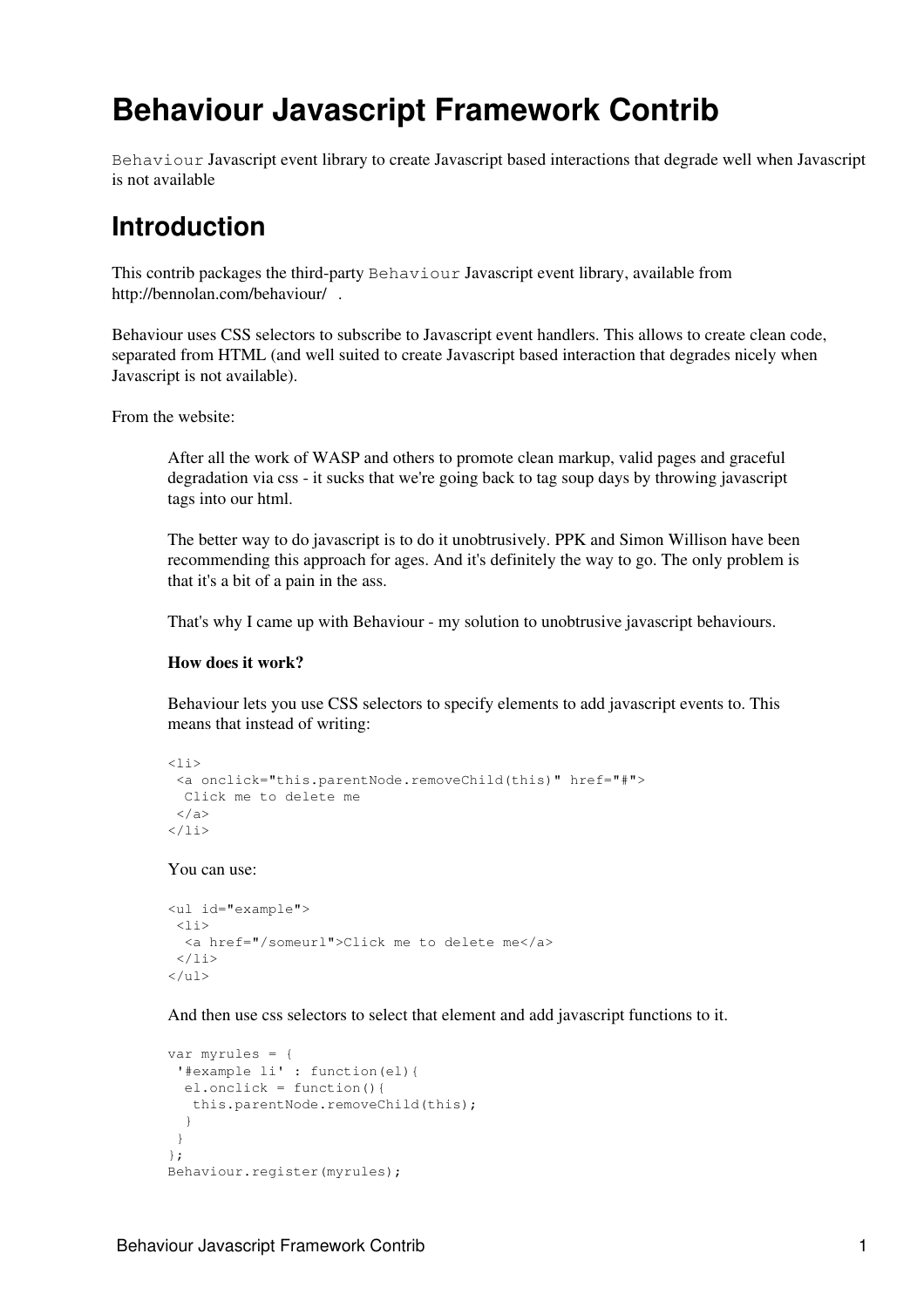### <span id="page-2-0"></span>**Usage**

Include the Javascript file:

```
<script type="text/javascript" src="%PUBURL%/%SYSTEMWEB%/BehaviourContrib/behaviour.js"></
```
In your code you create a "rules" object, with sub-objects for each html element class name or id:

```
var myrules = {
  '.classname' : function(element) {
   // element event
   element.onclick = function() {
    // code here
   }
  },
  '#id' : function(element) {
  // element event
  element.onclick = function() {
    // code here
   }
  }
};
```
Or use nested identifiers:

```
var myrules = {
  '.menu li a' : function(element) {
   element.onclick = function() {
    // code here
   }
  }
};
```
Apply the rules with:

```
Behaviour.register(myrules);
```
### <span id="page-2-1"></span>**Example**

If we have a 'normal' link to TWiki Web hometopic: [TWiki Web Home,](https://wiki-igi.cnaf.infn.it/twiki/bin/view/TWiki/WebHome) we can use javascript to make it open a popup window. When javascript is not available the link behaviour defaults to opening the page in the current window.

```
<div id="demoblock" style="padding:1em; width:100px; text-align:center;">
MOUSE OVER ME
\langle div>
<script type="text/javascript">
// <! [CDATA]
var myrules = {
  '#demoblock' : function(el) {
   var defaultColor = '#A3D6F8';
  var highlightColor = '#4A7FB5';
   el.style.backgroundColor = defaultColor;
   el.onmouseover = function() {
   this.style.backgroundColor = highlightColor;
    return false;
   }
   el.onmouseout = function() {
```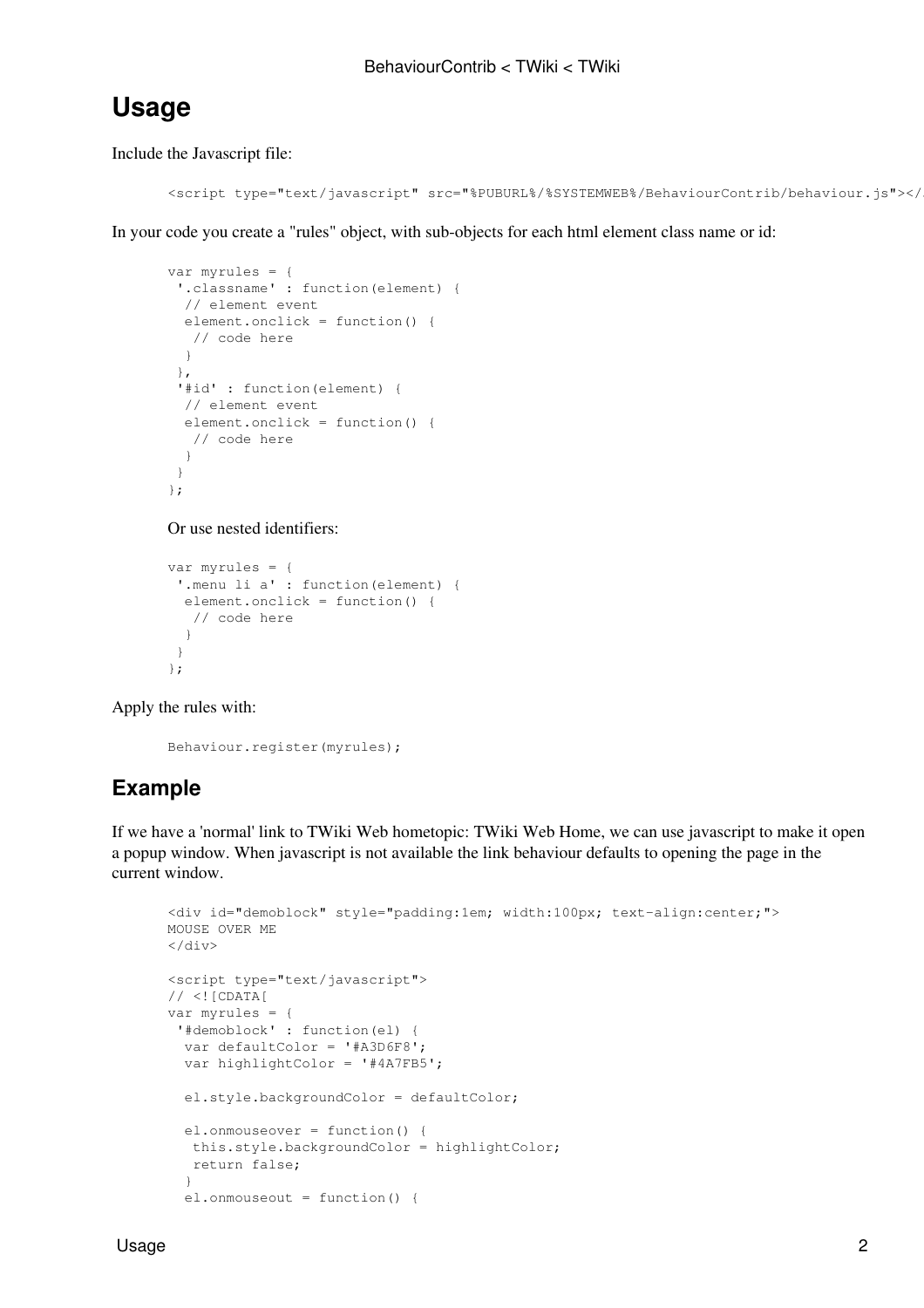### BehaviourContrib < TWiki < TWiki

```
 this.style.backgroundColor = defaultColor;
   return false;
   }
  },
  '#demoblock span' : function(el) {
 var text = el.innerHTML;
   var fisherYates = function (inArray) {
   var i = inArray.length;
  if ( i == 0 ) return false;
  while (--i) {
   var j = Math.float( Math.random() * ( i + 1 ) );
   var tempi = inArray[i];
   var tempj = inArray[j];
   inArray[i] = tempj;inArray[j] = tempi; }
   }
   var randomize = function(inText) {
  var letters = inText.split('');
   fisherYates(letters);
   return letters.join('');
   }
  el.onmouseover = function() {
  this.innerHTML = randomize(text);
   return false;
   }
   el.onmouseout = function() {
   this.innerHTML = text;
   return false;
   }
 }
};
Behaviour.register(myrules);
// ]]>
</script>
```
#### Creates:

MOUSE OVER ME

### <span id="page-3-0"></span>**Leaking Danger**

Behaviour code leaks memory on Windows Explorer prior to version 7. To prevent leaking, set the element variable to null:

```
var myrules = {
  'table.test td' : function(element) {
  element.onmouseover = function() {
   this.style.backgroundColor = highlightColor;
   return false;
  }
 element = null; // by setting this IE will not leak
  }
}; 
Behaviour.register(myrules);
```
### <span id="page-3-1"></span>**Development**

• [Google Groups: Behaviour Javascript Library](http://groups.google.com/group/behaviour)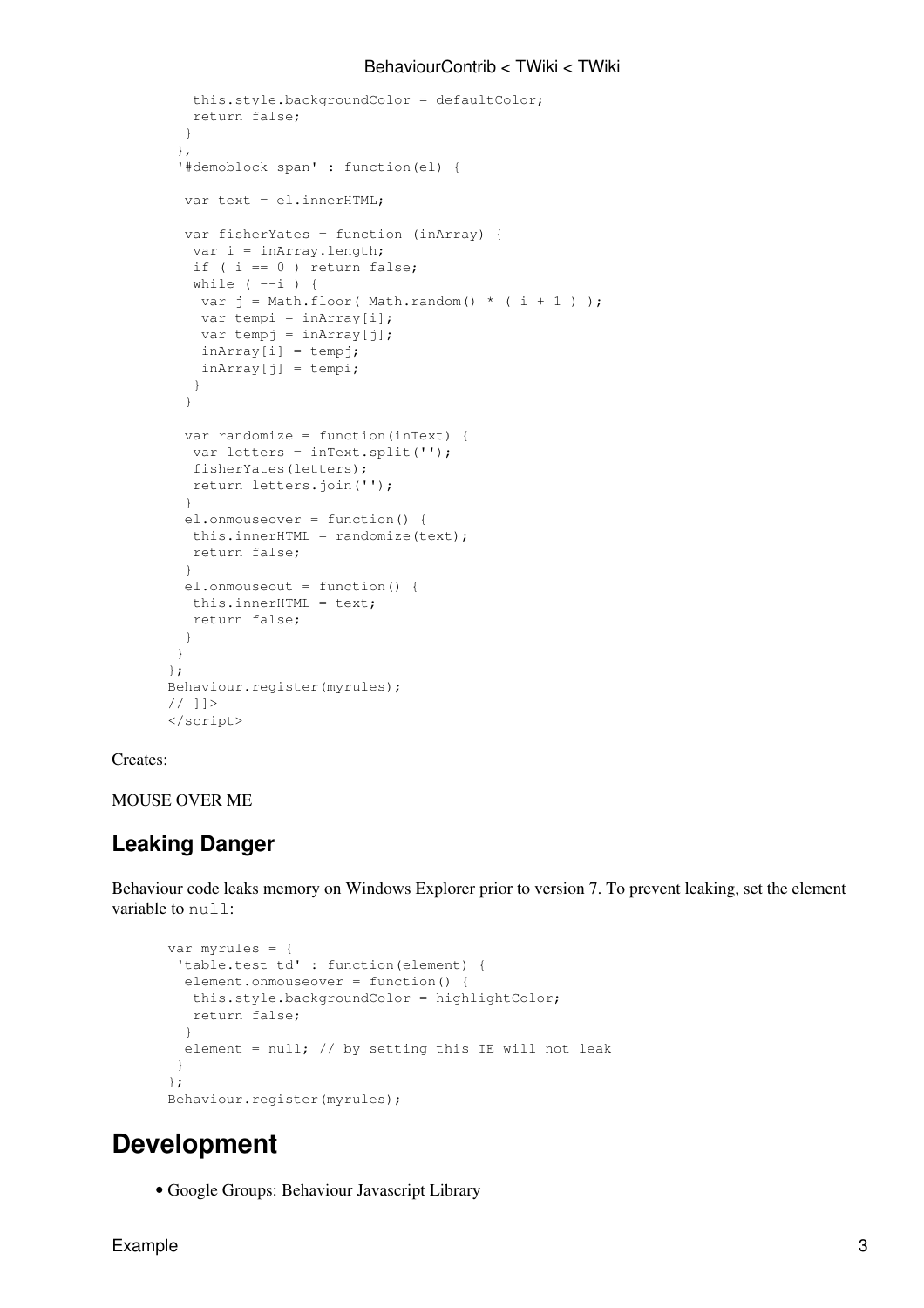- [Nabble Behaviour Javascript Library forum & mailing list archive](http://www.nabble.com/Behaviour-Javascript-Library-f16264.html)
- Behaviour<sub>2</sub> update in the making, since 2006

## <span id="page-4-0"></span>**License**

Behaviour is freely distributable under the terms of an BSD license. For details see the Behaviour website.

## <span id="page-4-1"></span>**Links**

- [Behaviour website](http://bennolan.com/behaviour/)
- [Behaviour Google Group](http://groups.google.com/group/behaviour)

## <span id="page-4-2"></span>**Installation Instructions**

You do not need to install anything in the browser to use this extension. The following instructions are for the administrator who installs the extension on the server where TWiki is running.

Like many other TWiki extensions, this module is shipped with a fully automatic installer script written using the BuildContrib.

- If you have TWiki 4.2 or later, you can install from the configure interface (Go to Plugins->Find More Extensions)
	- ♦ See the [installation supplement](http://twiki.org/cgi-bin/view/Plugins/BuildContribInstallationSupplement) on TWiki.org for more information.
- If you have any problems, then you can still install manually from the command-line:
	- 1. Download one of the .zip or .tgz archives
	- 2. Unpack the archive in the root directory of your TWiki installation.
	- 3. Run the installer script ( perl <module>\_installer )
	- 4. Run configure and enable the module, if it is a plugin.
	- 5. Repeat for any missing dependencies.
- If you are still having problems, then instead of running the installer script:
	- 1. Make sure that the file permissions allow the webserver user to access all files.
	- 2. Check in any installed files that have existing ,  $\vee$  files in your existing install (take care not to lock the files when you check in)
	- 3. Manually edit LocalSite.cfg to set any configuration variables.

### <span id="page-4-3"></span>**Contrib Settings**

• Set SHORTDESCRIPTION = Behaviour Javascript event library to create Javascript based interactions that degrade well when Javascript is not available

You can also set the global TWiki variable BEHAVIOURCONTRIB DEBUG to 1 to make the contrib use uncompressed javascript sources, in the event of problems.

## <span id="page-4-4"></span>**Contrib Info**

| Author: TWiki: Main/Arthur Clemens                                                       |
|------------------------------------------------------------------------------------------|
| Copyright: Code: behaviour. js version 1.1 - Copyright (c) Ben Nolan and Simon Willison. |
| TWiki distribution and updates/additions: © TWiki:Main/ArthurClemens.                    |
| © 2006-2010 TWiki:TWiki/TWikiContributor                                                 |
| License: BSD for behaviour. js                                                           |
| GPL (GNU General Public License) for TWiki BehaviourContrib                              |